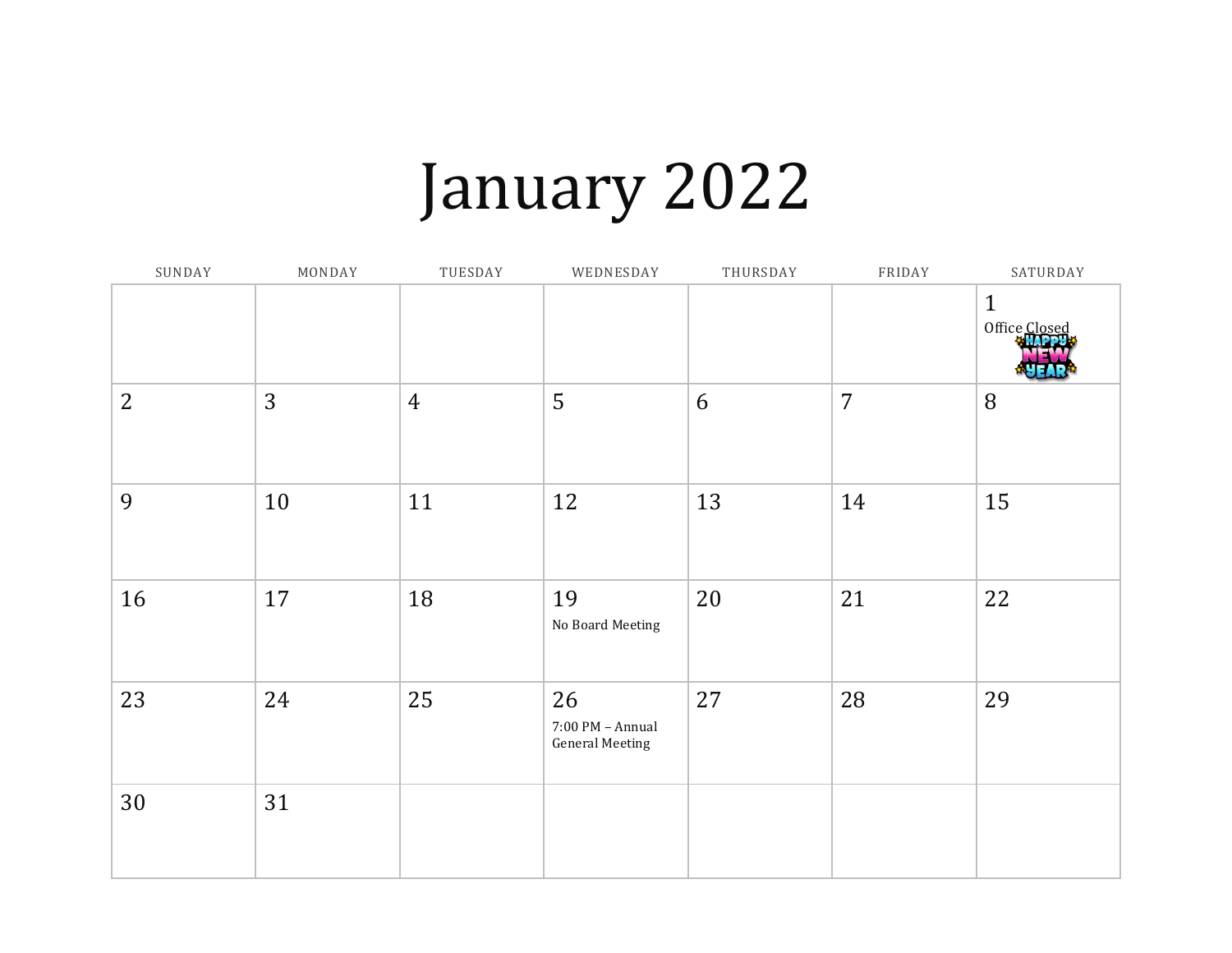## February 2022

| SUNDAY | MONDAY                 | TUESDAY      | WEDNESDAY                                  | THURSDAY | FRIDAY         | SATURDAY |
|--------|------------------------|--------------|--------------------------------------------|----------|----------------|----------|
|        |                        | $\mathbf{1}$ | 2<br>$9:15 AM -$<br>Maintenance<br>Meeting | 3        | $\overline{4}$ | 5        |
| 6      | $\overline{7}$         | 8            | 9                                          | 10       | 11             | 12       |
| 13     | 14                     | 15           | 16                                         | 17       | 18             | 19       |
| 20     | 21<br>Office<br>Closed | 22           | 23<br>$9:15$ AM – Board<br>Meeting         | 24       | 25             | 26       |
| 27     | 28                     |              |                                            |          |                |          |
|        |                        |              |                                            |          |                |          |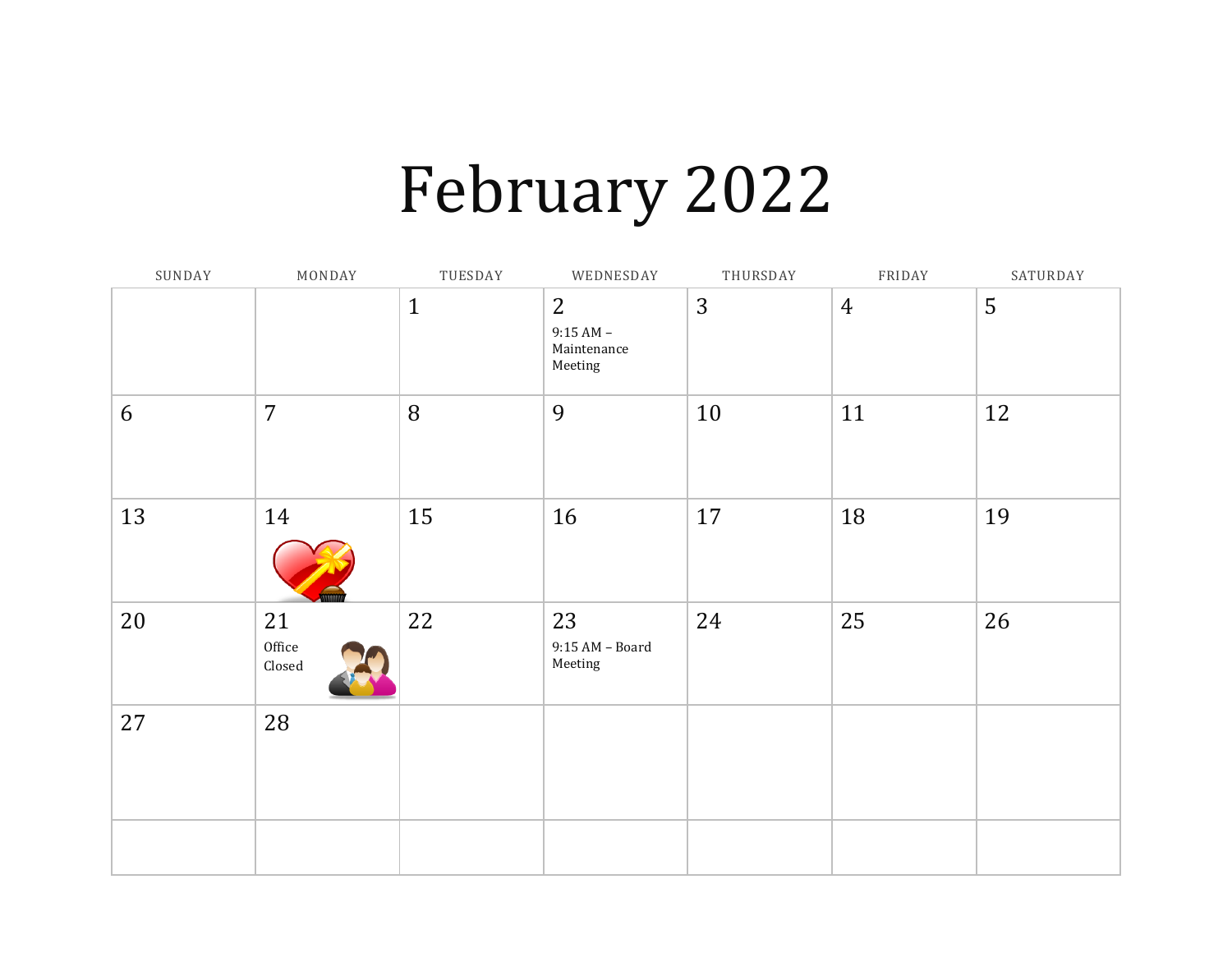#### March 2022

| SUNDAY | MONDAY         | TUESDAY                                               | WEDNESDAY                        | THURSDAY | FRIDAY         | SATURDAY |
|--------|----------------|-------------------------------------------------------|----------------------------------|----------|----------------|----------|
|        |                | $\mathbf{1}$                                          | $\overline{2}$                   | 3        | $\overline{4}$ | 5        |
| 6      | $\overline{7}$ | 8                                                     | 9                                | 10       | 11             | 12       |
| 13     | 14             | 15                                                    | 16                               | 17       | 18             | 19       |
| 20     | 21             | 22<br>$9:15$ AM – Finance<br><b>Committee Meeting</b> | 23<br>9:15 AM - Board<br>Meeting | 24       | 25             | 26       |
| 27     | 28             | 29                                                    | 30                               | 31       |                |          |
|        |                |                                                       |                                  |          |                |          |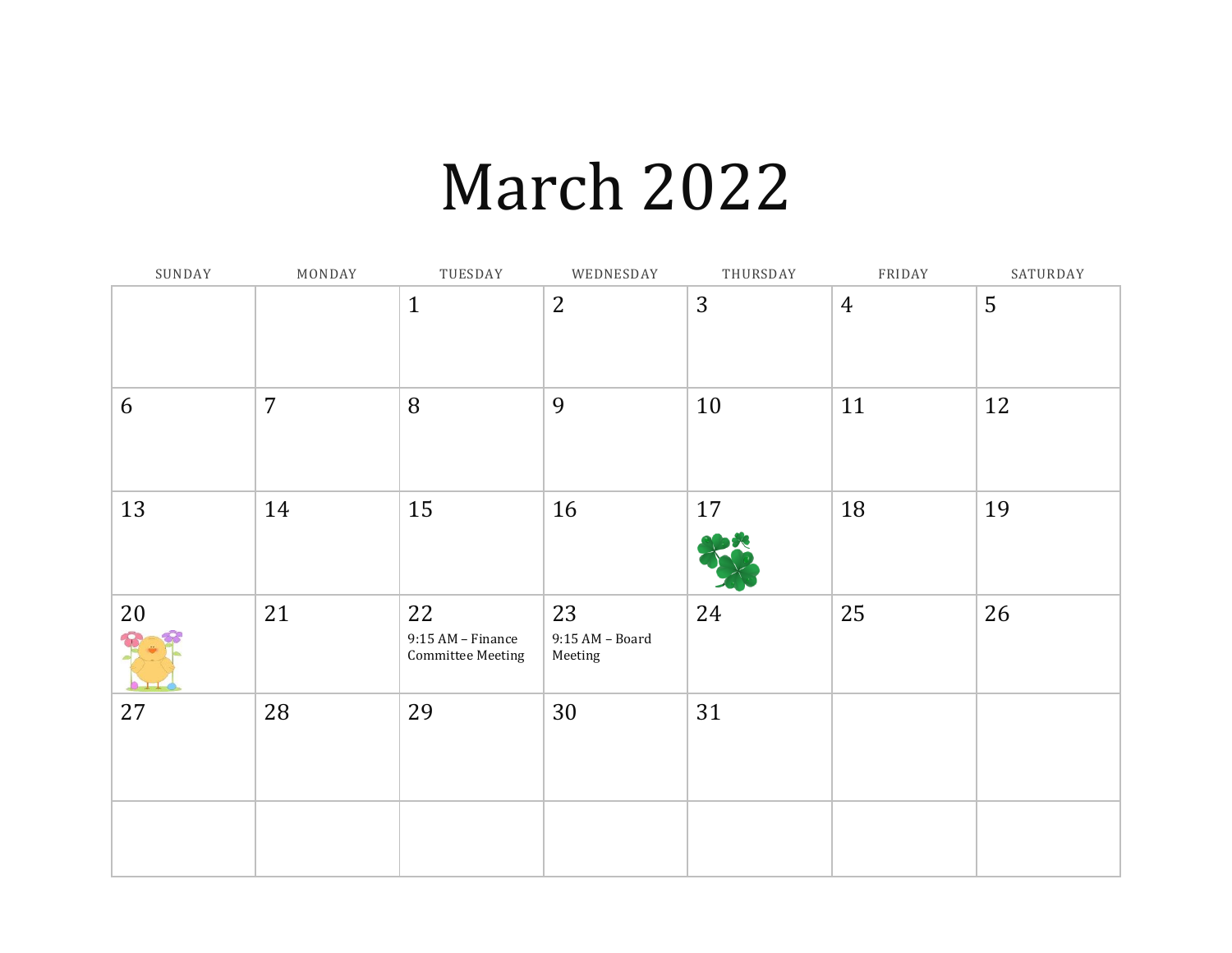## April 2022

| SUNDAY | MONDAY                                  | TUESDAY | WEDNESDAY                          | THURSDAY       | FRIDAY              | SATURDAY       |
|--------|-----------------------------------------|---------|------------------------------------|----------------|---------------------|----------------|
|        |                                         |         |                                    |                | $\mathbf{1}$        | $\overline{2}$ |
| 3      | $\overline{4}$                          | 5       | 6                                  | $\overline{7}$ | 8                   | 9              |
| 10     | 11                                      | 12      | 13                                 | 14             | 15<br>Office Closed | 16             |
| 17     | 18<br>Office<br>$\operatorname{Closed}$ | 19      | 20                                 | 21             | 22                  | 23             |
| 24     | 25                                      | 26      | 27<br>$9:15$ AM – Board<br>Meeting | 28             | 29                  | 30             |
|        |                                         |         |                                    |                |                     |                |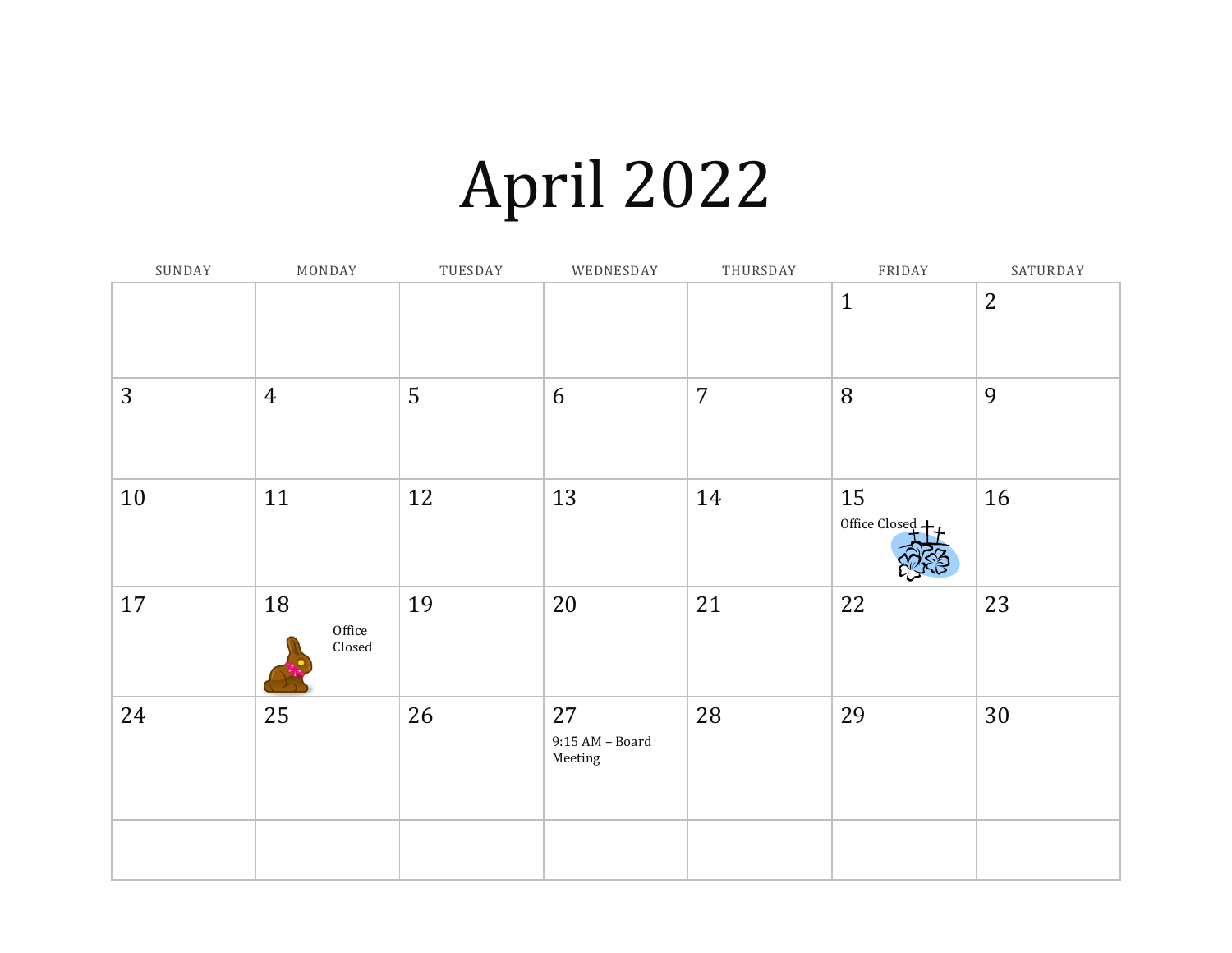# May 2022

| SUNDAY              | MONDAY                 | TUESDAY                         | WEDNESDAY                                                    | THURSDAY | FRIDAY | SATURDAY       |
|---------------------|------------------------|---------------------------------|--------------------------------------------------------------|----------|--------|----------------|
|                     |                        |                                 |                                                              |          |        |                |
| $\mathbf{1}$        | $\overline{2}$         | 3                               | $\overline{4}$<br>7:00 PM - Annual<br><b>General Meeting</b> | 5        | 6      | $\overline{7}$ |
| 8<br>Mothers<br>Day | 9                      | 10                              | 11                                                           | 12       | 13     | 14             |
| 15                  | 16                     | 17<br>$1:30$ PM – HR<br>Meeting | 18                                                           | 19       | 20     | 21             |
| 22                  | 23<br>Office<br>Closed | 24                              | 25<br>9:15 AM - Board<br>Meeting                             | 26       | 27     | 28             |
| 29                  | 30                     | 31                              |                                                              |          |        |                |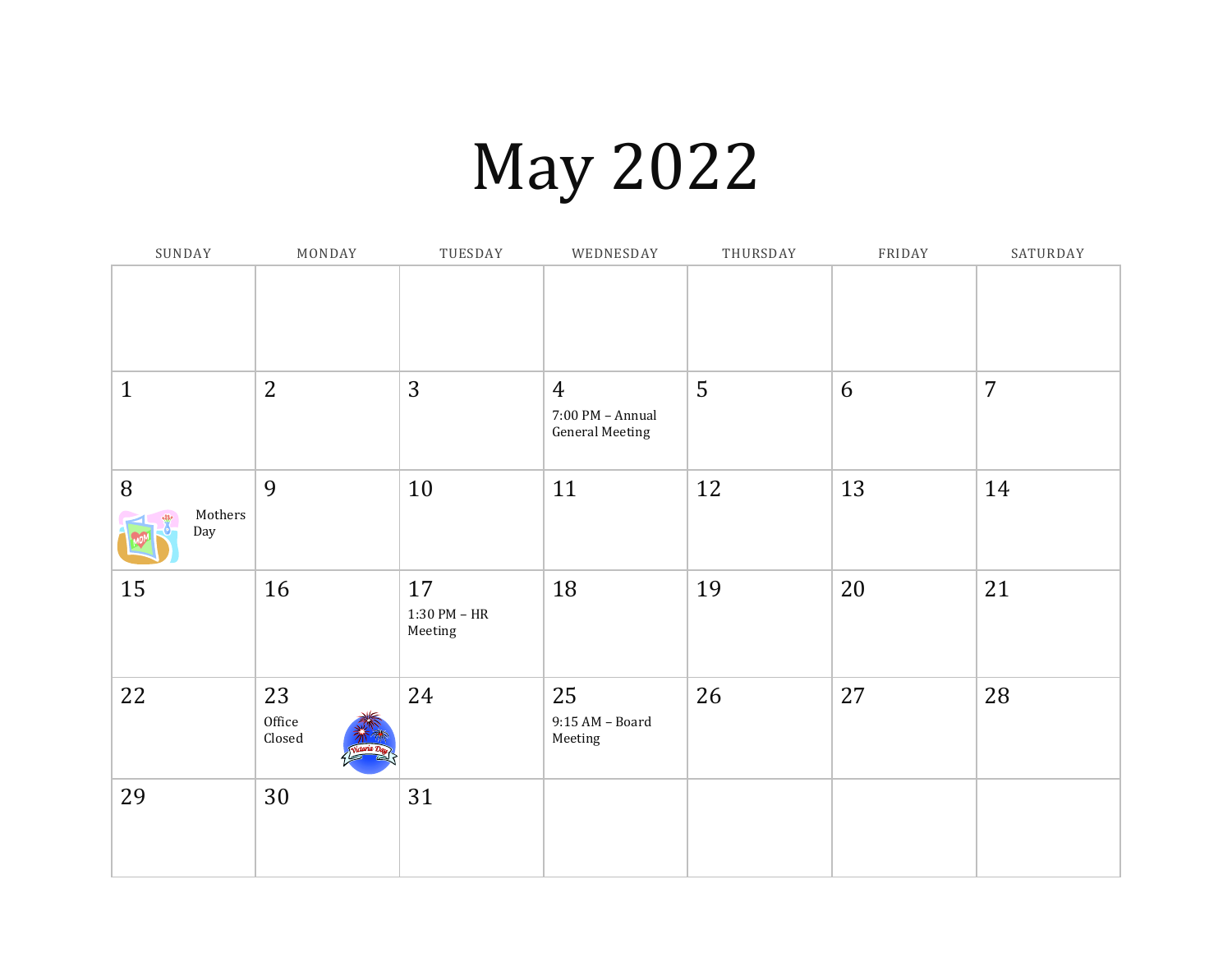## June 2022

| SUNDAY              | MONDAY                     | TUESDAY        | WEDNESDAY                                    | THURSDAY                         | FRIDAY | SATURDAY       |
|---------------------|----------------------------|----------------|----------------------------------------------|----------------------------------|--------|----------------|
|                     |                            |                | $\mathbf{1}$<br>$9:15 AM - Board$<br>Meeting | $\overline{2}$                   | 3      | $\overline{4}$ |
| 5                   | 6                          | $\overline{7}$ | 8                                            | 9<br>9:15 AM - Policy<br>Meeting | 10     | 11             |
| 12                  | 13                         | 14             | 15                                           | 16                               | 17     | 18             |
| 19<br>'ather's llay | 20<br>4:15 PM - HR Meeting | 21             | 22<br>$9:15 AM - Board$<br>Meeting           | 23                               | 24     | 25             |
| 26                  | 27                         | 28             | 29                                           | 30                               |        |                |
|                     |                            |                |                                              |                                  |        |                |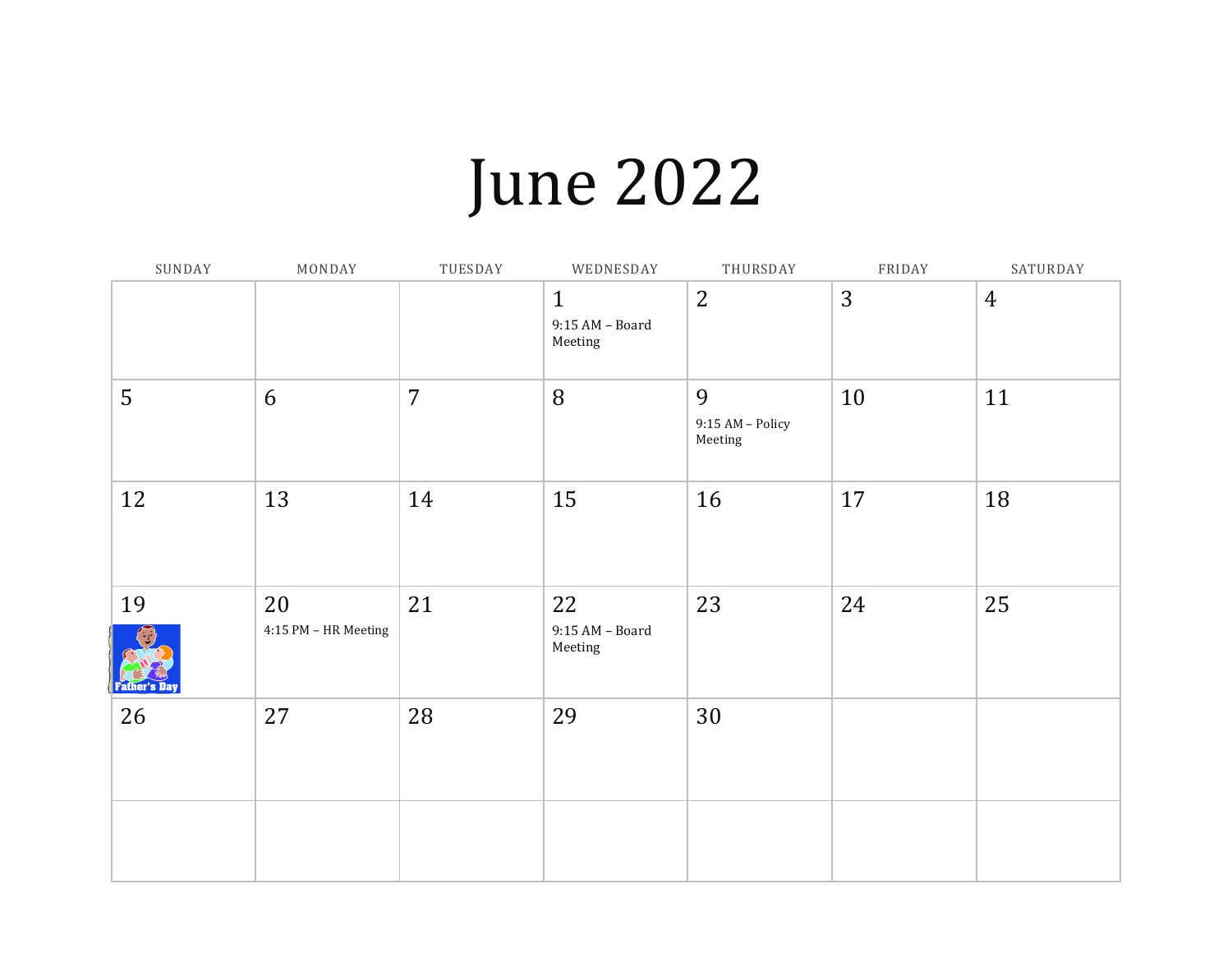# July 2022

| SUNDAY | MONDAY         | TUESDAY | WEDNESDAY                       | THURSDAY       | FRIDAY                                            | SATURDAY       |
|--------|----------------|---------|---------------------------------|----------------|---------------------------------------------------|----------------|
|        |                |         |                                 |                | $\mathbf{1}$<br>Office<br>$\operatorname{Closed}$ | $\overline{2}$ |
| 3      | $\overline{4}$ | 5       | 6                               | $\overline{7}$ | $\, 8$                                            | 9              |
| 10     | 11             | 12      | 13                              | 14             | 15                                                | 16             |
| 17     | 18             | 19      | 20                              | 21             | 22                                                | 23             |
| 24     | 25             | 26      | 27<br>12:00 PM - Annual<br>Tour | 28             | 29                                                | 30             |
| 31     |                |         |                                 |                |                                                   |                |
|        |                |         |                                 |                |                                                   |                |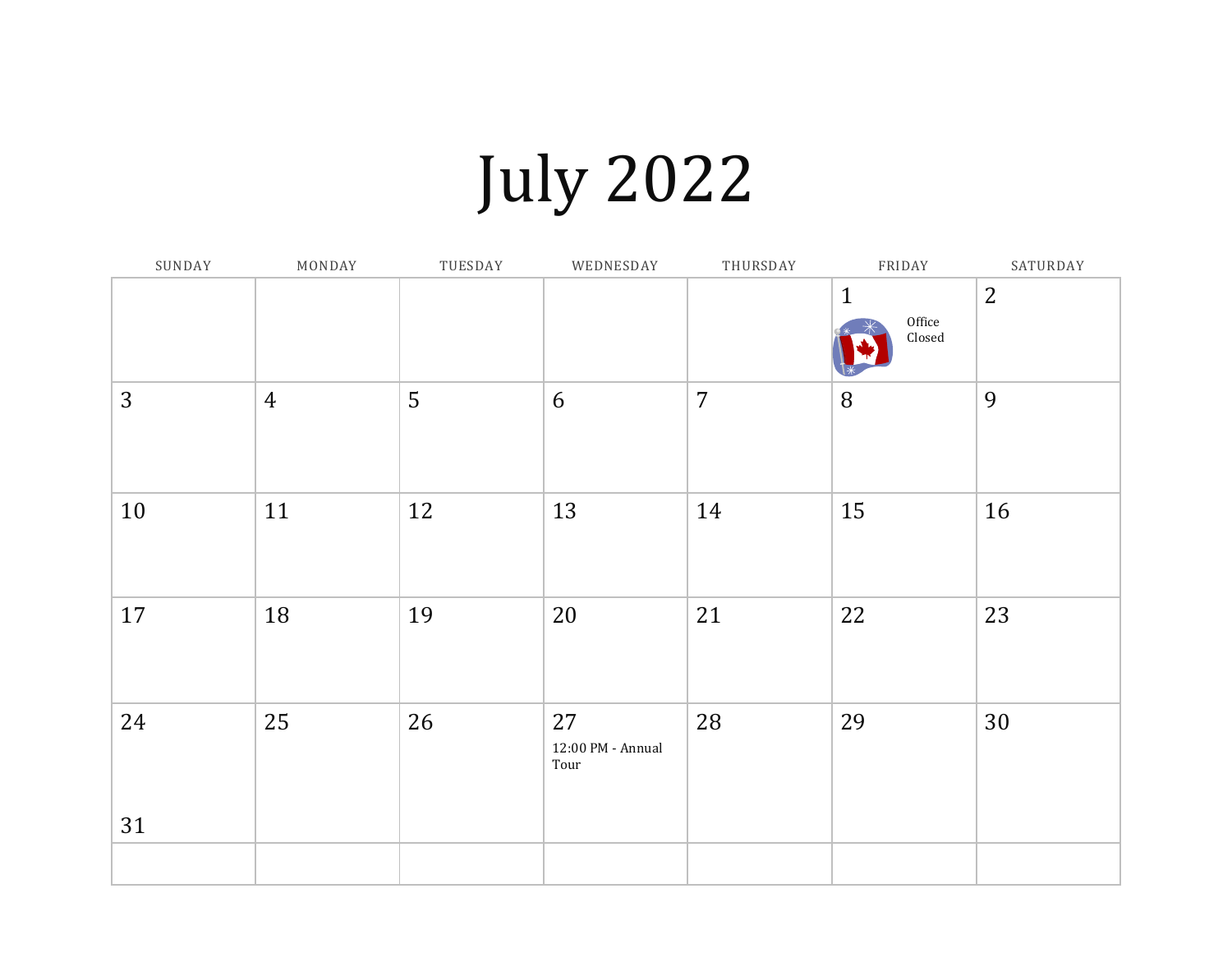## August 2022

| SUNDAY         | MONDAY                                            | TUESDAY        | WEDNESDAY                          | THURSDAY       | FRIDAY | SATURDAY |
|----------------|---------------------------------------------------|----------------|------------------------------------|----------------|--------|----------|
|                | $\mathbf{1}$<br>Office<br>$\operatorname{Closed}$ | $\overline{2}$ | 3                                  | $\overline{4}$ | 5      | 6        |
| $\overline{7}$ | 8                                                 | 9              | 10                                 | 11             | 12     | 13       |
| 14             | 15                                                | 16             | $17\,$                             | 18             | 19     | $20\,$   |
| 21             | 22                                                | 23             | 24<br>$9:15$ AM – Board<br>Meeting | 25             | 26     | 27       |
| 28             | 29                                                | 30             | 31                                 |                |        |          |
|                |                                                   |                |                                    |                |        |          |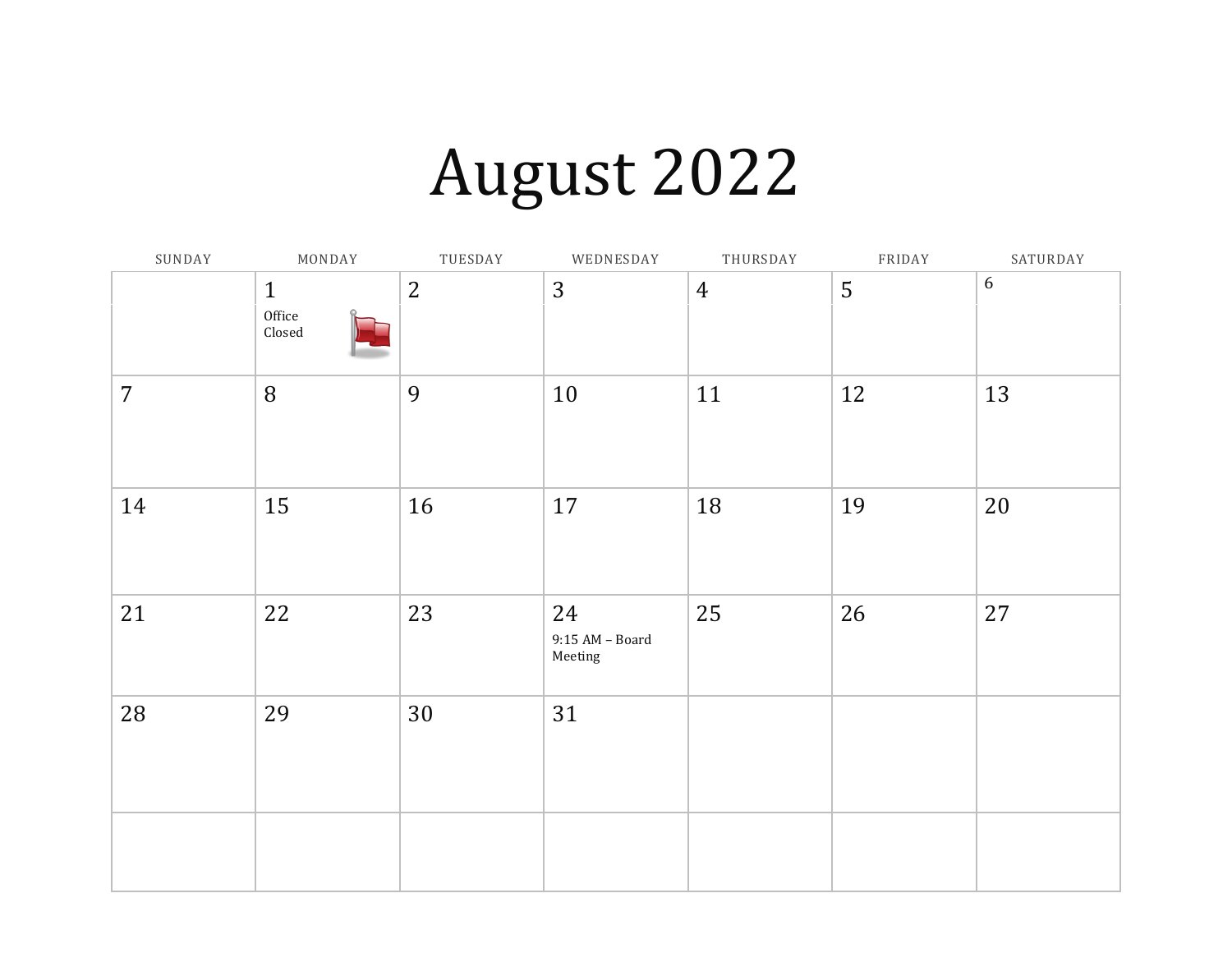#### September 2022

| SUNDAY         | MONDAY                                 | TUESDAY | WEDNESDAY                                     | THURSDAY     | FRIDAY         | SATURDAY |
|----------------|----------------------------------------|---------|-----------------------------------------------|--------------|----------------|----------|
|                |                                        |         |                                               | $\mathbf{1}$ | $\overline{2}$ | 3        |
| $\overline{4}$ | 5<br>Office<br>$\operatorname{Closed}$ | 6       | $\overline{7}$                                | $8\,$        | 9              | 10       |
| 11             | 12                                     | 13      | 14                                            | 15           | 16             | 17       |
| 18             | 19                                     | 20      | 21                                            | 22           | 23             | 24       |
| 25             | 26                                     | 27      | 28<br>9:15 AM<br>$\hbox{--}$ Board<br>Meeting | 29           | 30             |          |
|                |                                        |         |                                               |              |                |          |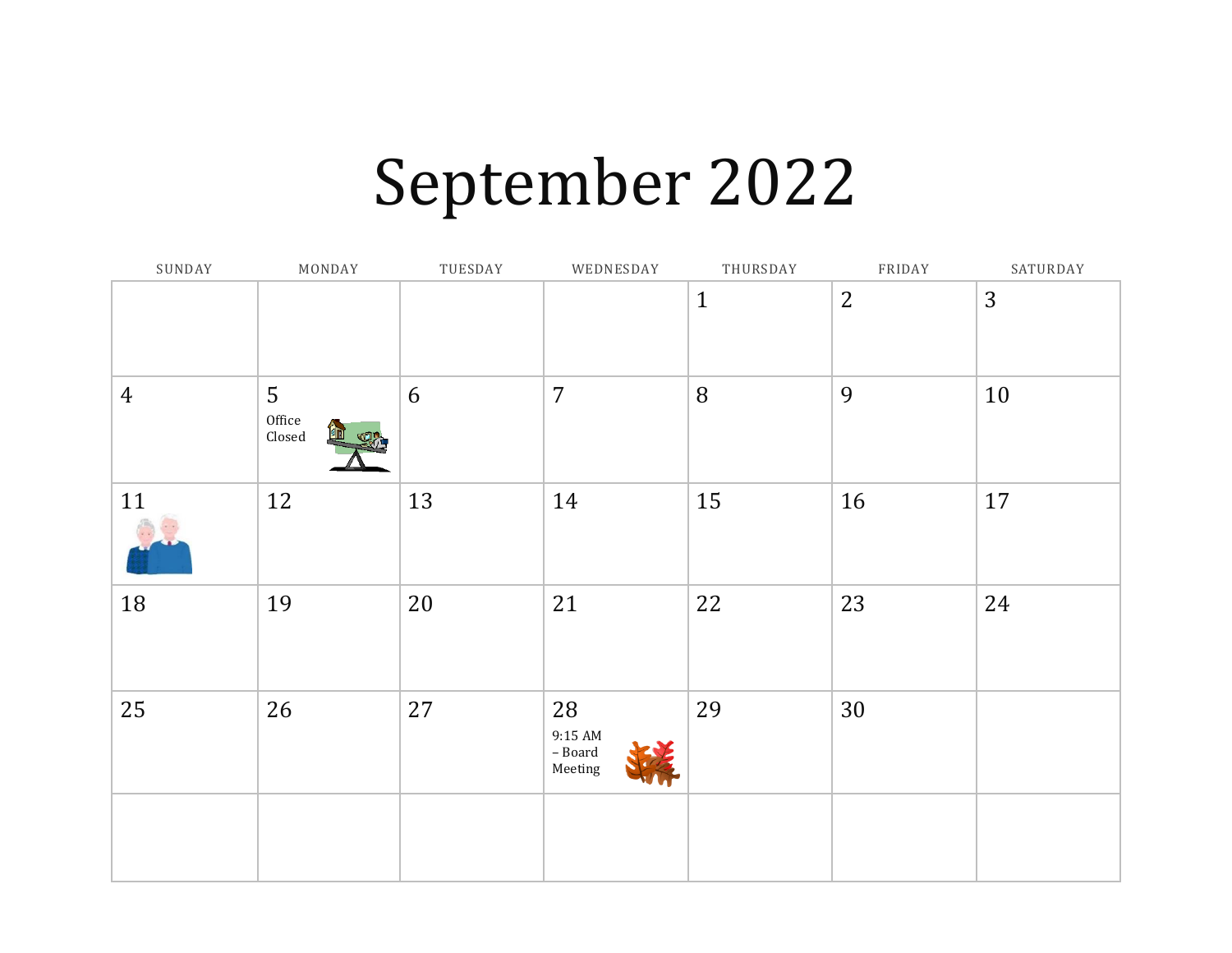#### October 2022

| SUNDAY         | MONDAY                 | TUESDAY        | WEDNESDAY                          | THURSDAY | FRIDAY         | SATURDAY     |
|----------------|------------------------|----------------|------------------------------------|----------|----------------|--------------|
|                |                        |                |                                    |          |                | $\mathbf{1}$ |
| $\overline{2}$ | 3                      | $\overline{4}$ | 5                                  | 6        | $\overline{7}$ | 8            |
| 9              | 10<br>Office<br>Closed | 11             | 12                                 | 13       | 14             | 15           |
| 16             | 17                     | 18             | 19                                 | 20       | 21             | 22           |
| 23             | 24                     | 25             | 26<br>$9:15$ AM – Board<br>Meeting | 27       | 28             | 29           |
| 30             | 31                     |                |                                    |          |                |              |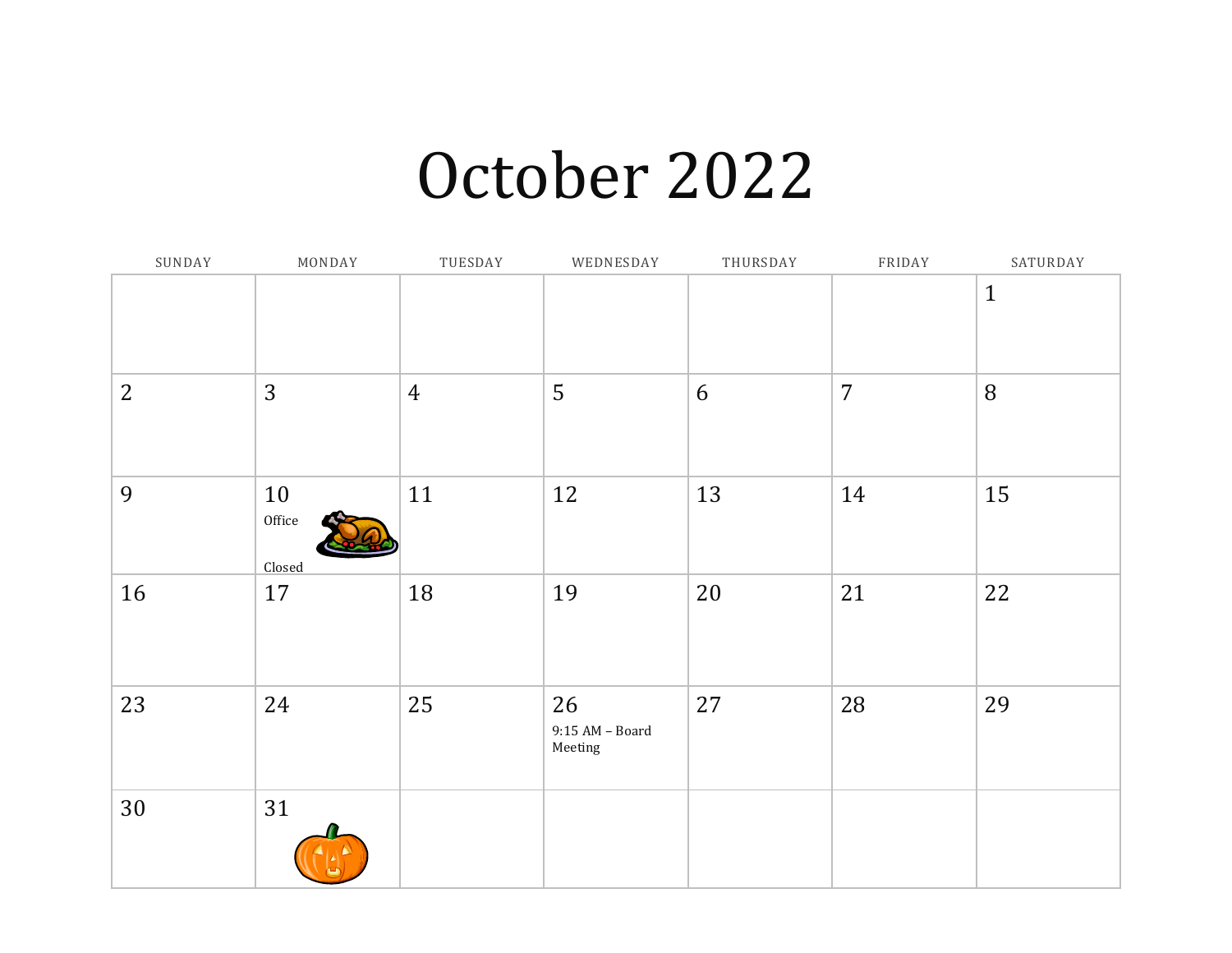#### November 2022

| SUNDAY | MONDAY         | TUESDAY      | WEDNESDAY                          | THURSDAY | FRIDAY                                  | SATURDAY |
|--------|----------------|--------------|------------------------------------|----------|-----------------------------------------|----------|
|        |                | $\mathbf{1}$ | $\overline{2}$                     | 3        | $\overline{4}$                          | 5        |
| 6      | $\overline{7}$ | 8            | 9                                  | 10       | 11<br>Office<br>$\operatorname{Closed}$ | 12       |
| 13     | 14             | 15           | 16                                 | 17       | 18                                      | 19       |
| 20     | 21             | 22           | 23<br>$9:15$ AM – Board<br>Meeting | 24       | 25                                      | 26       |
| 27     | 28             | 29           | 30                                 |          |                                         |          |
|        |                |              |                                    |          |                                         |          |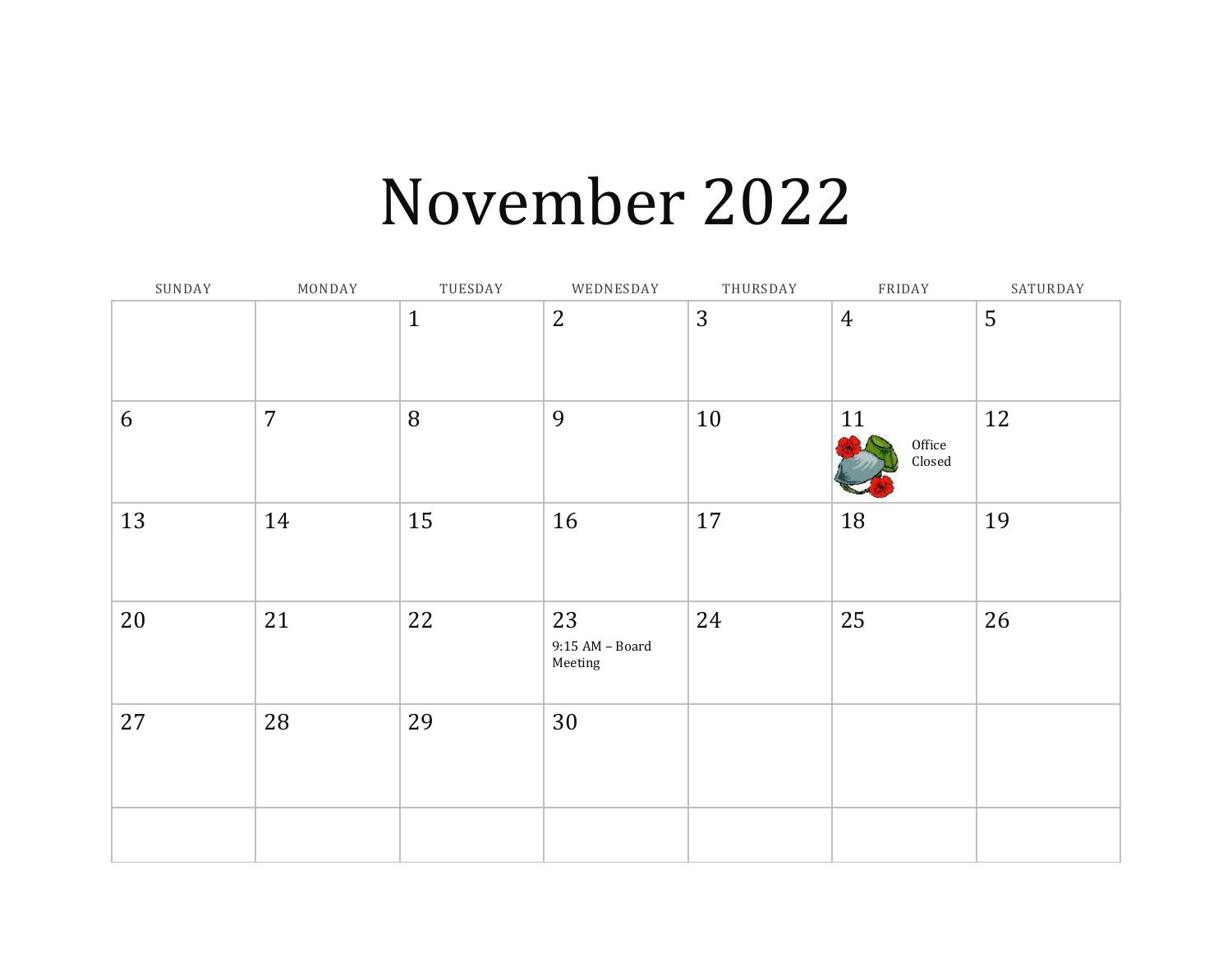#### December 2022

| SUNDAY         | MONDAY              | TUESDAY | WEDNESDAY                                                                                           | THURSDAY     | FRIDAY       | SATURDAY |
|----------------|---------------------|---------|-----------------------------------------------------------------------------------------------------|--------------|--------------|----------|
|                |                     |         |                                                                                                     | $\mathbf{1}$ | $\mathbf{2}$ | 3        |
| $\overline{4}$ | 5                   | 6       | $\overline{7}$                                                                                      | 8            | 9            | 10       |
| 11             | 12                  | 13      | 14                                                                                                  | 15           | 16           | 17       |
| 18             | 19                  | 20      | 21<br>$9:15 AM - Board$<br>Meeting<br>$12:00 \text{ PM} -$<br>Christmas Lunch w/<br>Board and Staff | 22           | 23           | 24       |
| 25             | 26<br>Office Closed | 27      | 28                                                                                                  | 29           | 30           | 31       |
|                |                     |         |                                                                                                     |              |              |          |